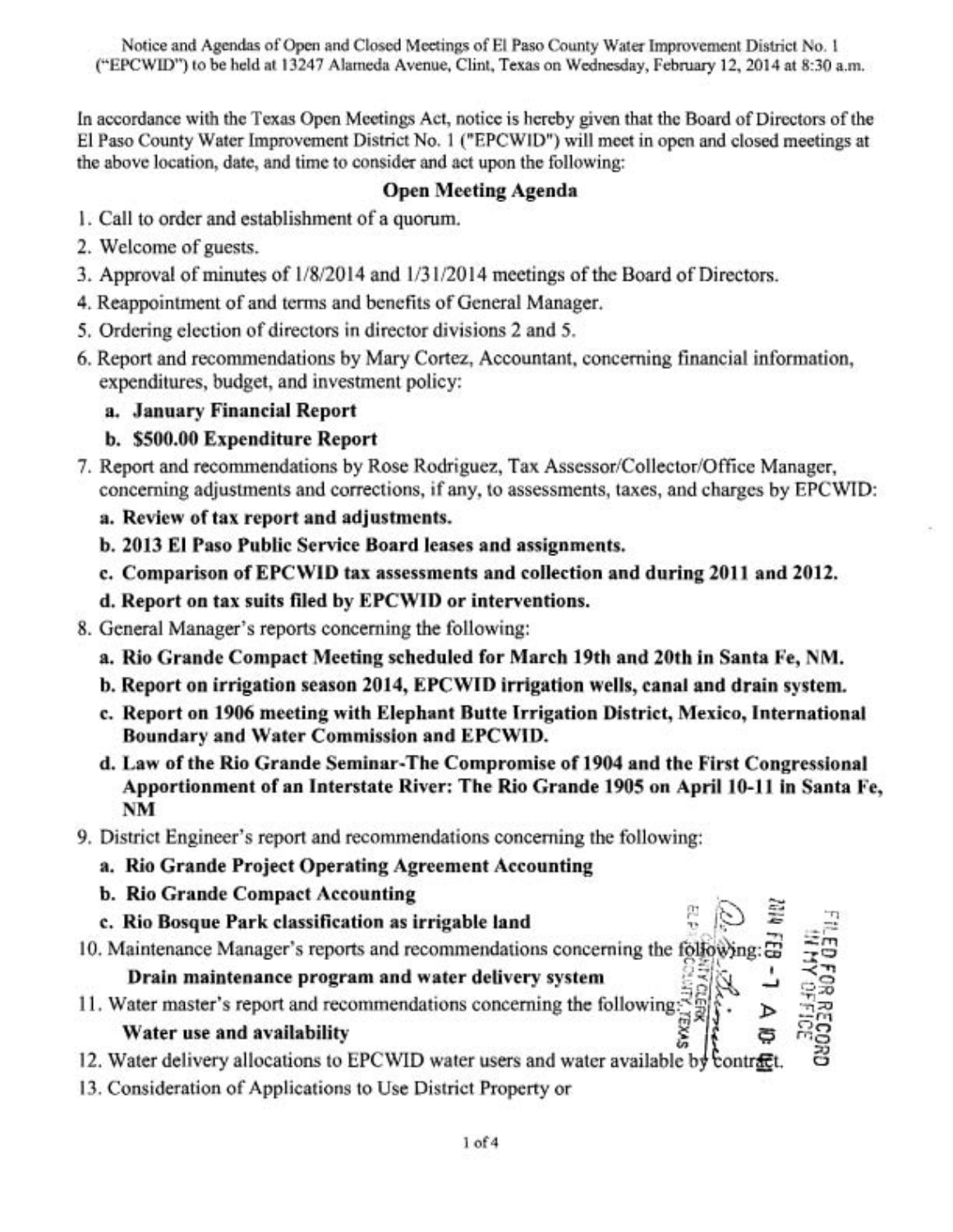Notice and Agendas of Open and Closed Meetings of El Paso County Water Improvement District No. 1 ("EPCWID) to be held at 13247 Alameda Avenue, Clint, Texas on Wednesday, February 12,2014 at 8:30 a.m. Request for approval of subdivision plats meeting requirements of License Manual:

a. Application 1598, Valley Creek Unit Four, Submission of Irrigable Land Exhibit

b. Application 1599, Valley Creek Unit Five, Submission of Irrigable Land Exhibit

Letters of Approval or Termination under existing License Agreements or Transfers of License:

c. License 235 - Request to terminate 25 year license by Licensee, Richard G. Lyon Requests for approval of applications for Licenses to use of EPCWID Real property:

- d. Application 1606, by El Paso Electric Company, for a 25 year license to construct a 4-110 ACSR, 24 kV overhead line crossing the Alamo Alto Drainage Canal at approximately Station 169+34
- e. Application 1607, by El Paso Electric Company, for a 25 year license to construct a 4-110 ACSR, 24 kV overhead line crossing the Tornillo Intercepting Drainage Canal at approximately Station 156+64
- f. Application 1608, by El Paso Electric Company, for a 25 year license to construct a 4-110 ACSR, 24 kV overhead line crossing the Tornillo Drainage Canal at approximately Station 260+86
- g. Application 1609, by El Paso Electric Company, for a 25 year license to construct a 4-110 ACSR, 24 kV overhead line crossing the Tornillo Canal at approximately Station 390+57

Approval of County of El Paso's request to amend Easements:

- h. E0500-EPCWID T-131 Lateral Canal Easement
- i. E0501-EPCWID Alamo Alto Drainage Canal Easement
- **j.** E0502-EPCWID Upper Tornillo Drainage Canal Easement
- k. E0503-EPCWID Tornillo Intercepting Drainage Easement
- 1. E0504-EPCWID Tornillo Irrigation Canal Easement
- m. EO505-EPCWID Fabens Waste Channel Easement
- n. E0506-EPCWID I-341 Lateral Irrigation Canal Easement
- o. E0935 and E0936-EPCWID Border Interceptor and Guadalupe Lateral Easement
- q. E0938-EPCWID Island Drain Easement
- r. E1367-EPCWID Fabens Waste Channel & Segulia Drain Easement

Approval of Construction Dewatering Licenses for conveying groundwater: None

Application to Classify Land within EPCWID as Irrigable: None

License for use of EPCWID facilities for conveyance of treated wastewater or purchase of El Paso Valley Drainage Water: None

Letter of Approval of Maintenance Work under existing crossings or structures: None Letter to City of El Paso regarding preliminary plat for subdivision: None

Letters of No Objection for utilities installed with Rights-of-Ways of Public Roads: None

- 14. Status of and/or action on bids for purchases or sale and/or easements of property: None
- 15. Any or all of the items shown on the attached Closed Meeting Agenda.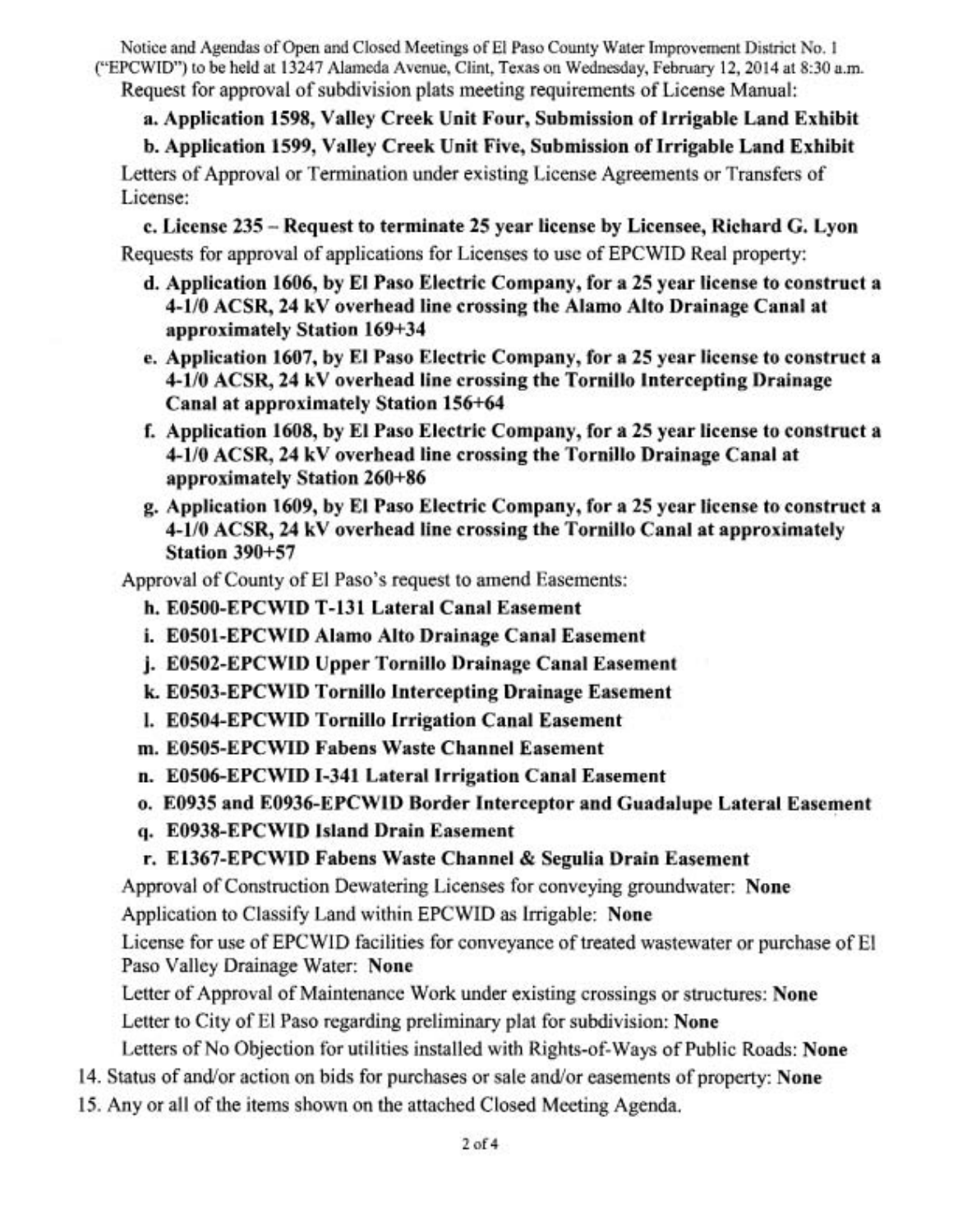Notice **and** Agendas of Open **and** Closed Meetings **of** El Paso County Water Improvement District No. I ("EPCWID") to be held at 13247 Alameda Avenue, Clint, Texas on Wednesday, February 12,2014 at 8:30 a.m.

### <sup>~</sup>**16.** Adjournment.

At any time during the open meeting, the Board of Directors may retire into a closed meeting to discuss the subjects shown on the Closed Meeting Agenda after the presiding officer publicly announces that a closed meeting will be held; and identifies the section or sections of Chapter 551 of the Texas Government Code under which the closed meeting is held.